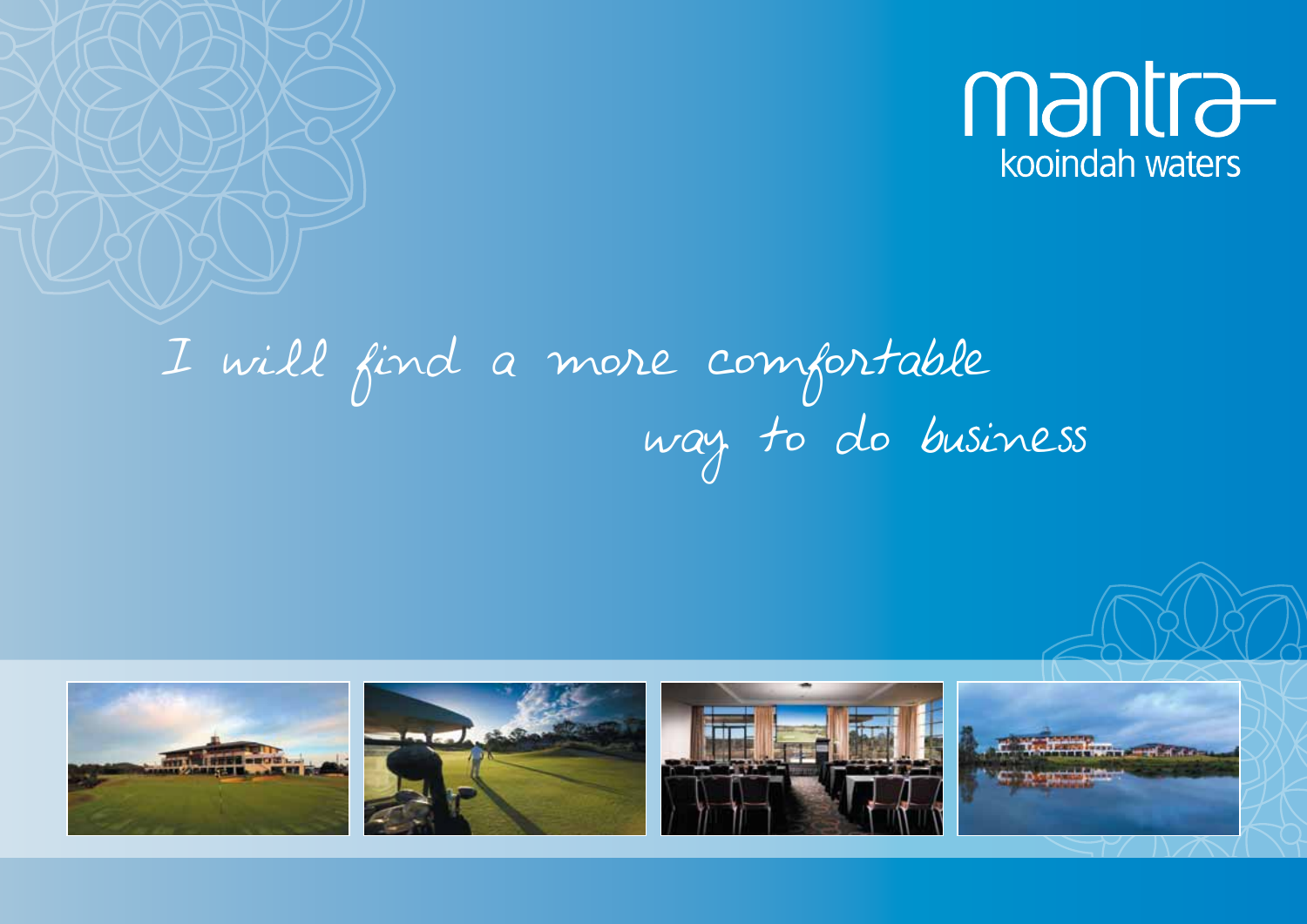# "Beyond Expectations...Within Reach"

Mantra Kooindah Waters Golf and Spa Resort offers luxuriously appointed accommodation and full resort facilities just minutes from pristine waterways and beaches, and is just over an hour's drive from Sydney.

Mantra Kooindah Waters Golf and Spa Resort is situated in a tranquil bushland setting 90 minutes north of Sydney's CBD, and 60 minutes south of Newcastle. This 4½ star resort offers an 18 hole championship golf course, a purpose built endota spa with treatment rooms overlooking zen-style water gardens, purpose built conference and meeting facilities, spacious self-contained apartments or hotel accommodation and an exceptional dining experience.

Within five minutes of the resort is Tuggerah Lake and Wyong River, offering serene picnic spots and a plethora of water sports. Kayaks and bicycles are available to hire. Local National Parks boast a multitude of walking tracks and the Yarramalong and Dooralong Valleys offer horse riding, art galleries and charming villages to explore. The pristine beaches of the Central Coast are only half an hour away.

#### Property facilities

Purpose built conference facilities 18 hole championship golf course Karinyas Restaurant & Wine Bar endota day spa Gymnasium Two tennis courts Heated 25m indoor lap pool & outdoor leisure pool Spa & sauna Barbeque facilities Mantra resort

Our experienced Conference Professionals will be able to assist you from the time of your enquiry though to the conclusion of your event.

Mantra Kooindah Waters Meetings & Events 40 Kooindah Blvd Wyong NSW 2259

T: +61 2 4355 5777 F: +61 2 4355 5700 E: + kooindahwaters.conf@mantra.com.au











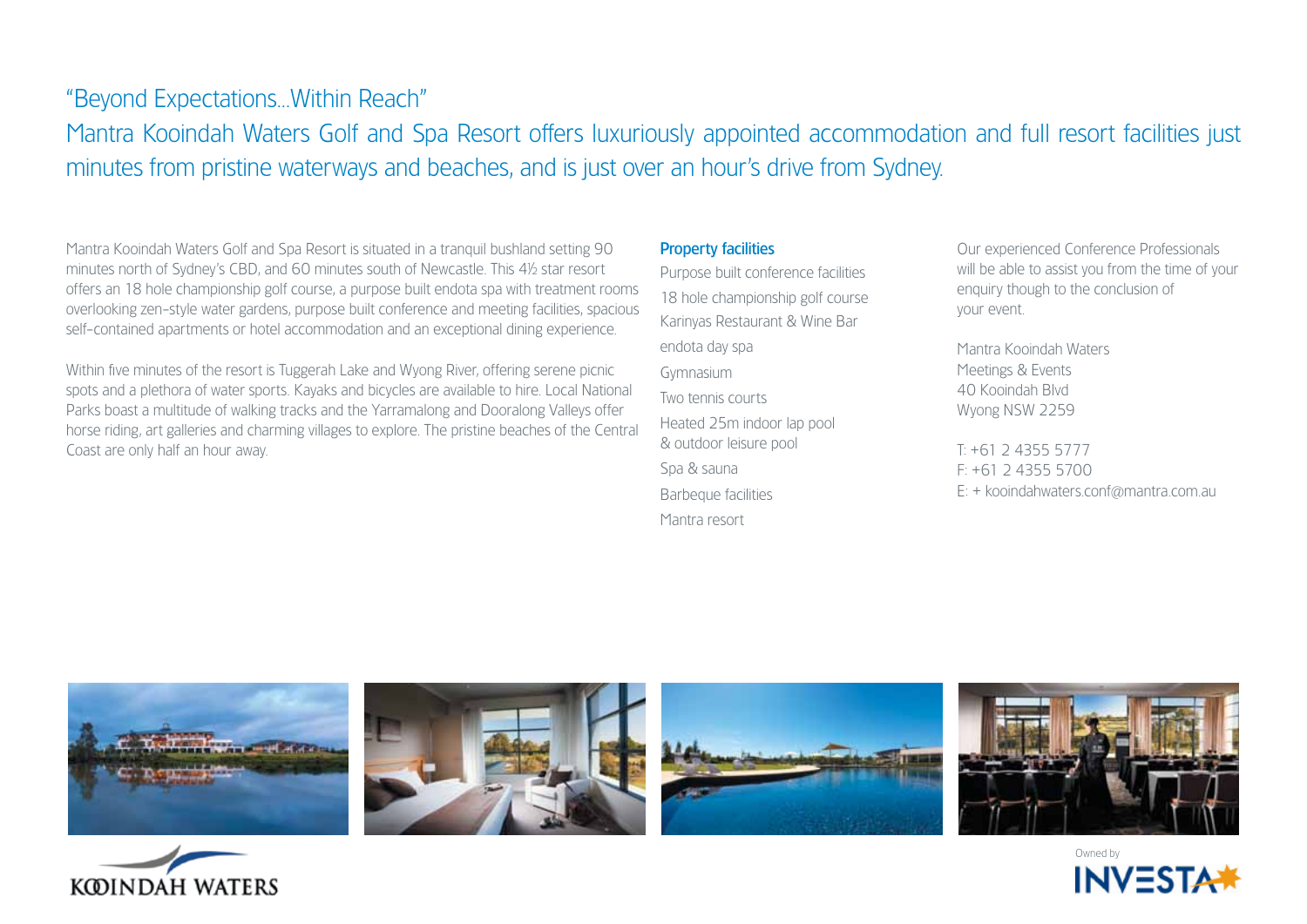With 4 spacious meeting rooms and 2 large board rooms filled with natural light, our purpose built conference and event facilities cater for corporate events from 10 to 300 delegates. Ample free parking and free wireless internet access throughout the resort. Conference day and residential packages are available which can be tailored to suit your needs.

# Function Room Capacities

| Room              | <b>Approx Size</b><br>(m) | <b>Height</b><br>(m) |                          |    | Theatre U-Shape Classroom Dining |     |                   | <b>Cocktail Boardroom Cabaret</b> |                          |
|-------------------|---------------------------|----------------------|--------------------------|----|----------------------------------|-----|-------------------|-----------------------------------|--------------------------|
| Kooindah Ballroom | $25.8 \times 12$          | 3.45                 | 340                      | 80 | 120                              | 280 | 400               | 60                                | 224                      |
| Kooindah 1        | $8.9 \times 12$           | 3.45                 | 120                      | 30 | 45                               | 110 | 150               | 30                                | 72                       |
| Kooindah 2        | 8 x 12                    | 345                  | 100                      | 27 | 36                               | 90  | 100               | 30                                | 64                       |
| Kooindah 3        | $8.9 \times 12$           | 345                  | 120                      | 30 | 45                               | 110 | 150               | 30                                | 72                       |
| Boardroom 1       | 73x45                     | 3.45                 | -                        |    |                                  | 12  | $\qquad \qquad -$ | 12                                | $\overline{\phantom{a}}$ |
| Boardroom 2       | $/1 \times 4.5$           | 300                  | $\overline{\phantom{a}}$ |    |                                  | 1つ  | -                 | $\Box$                            | $\overline{\phantom{a}}$ |

Mantra Kooindah Waters Golf and Spa Resort offer three key components to ensure a successful meeting or event:

- 1. A premier location, conducive to a relaxed environment and offering a range of activities, while still being within easy reach of both Sydney and Newcastle.
- 2. The provision of a complete function solution a service that includes a nominated contact to provide ongoing professional and technical support at all stages of your event.
- 3. Several quality dining options offering world-class menus and service.













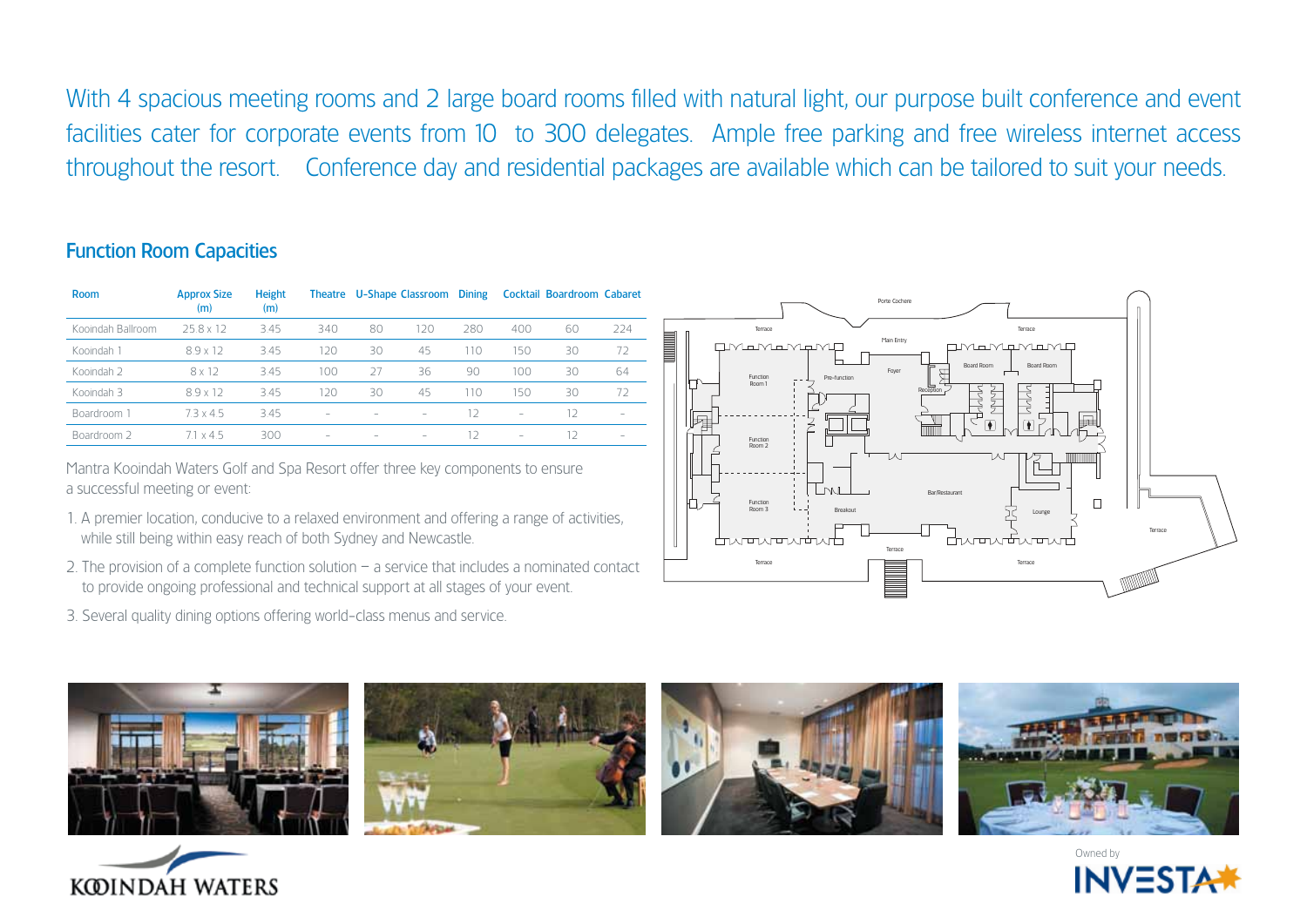# Mantra Kooindah Waters Golf and Spa Resort offers a range of accommodation from studios to villas and has a sleeping capacity of 192.

| <b>Studio Suites</b>                                                                                                                                                                                                                                                                                                                                                                  | Modern studio consisting of a king size bed (can be split into 2)<br>singles), tea and coffee making facilities, bar fridge, ensuite, LCD<br>television, in-house movies. This room overlooks the residential areas<br>and our facilities. Studio Suites have either a terrace area or small<br>balconies. Several of these rooms do have microwaves, kitchen sinks | Two Bedroom Villas   | Luxuriously appointed 2 storey villa consisting of golf course views,<br>2 x queen beds, fold out sofa bed, large living area, full kitchen,<br>dining area, 2 x bathrooms, powder room, laundry facilities, 2 x LCD<br>televisions, DVD and CD player, balcony or terrace area.<br>Total - 16 two bedroom villas.  |  |  |
|---------------------------------------------------------------------------------------------------------------------------------------------------------------------------------------------------------------------------------------------------------------------------------------------------------------------------------------------------------------------------------------|---------------------------------------------------------------------------------------------------------------------------------------------------------------------------------------------------------------------------------------------------------------------------------------------------------------------------------------------------------------------|----------------------|---------------------------------------------------------------------------------------------------------------------------------------------------------------------------------------------------------------------------------------------------------------------------------------------------------------------|--|--|
| and DVD players.<br>Modern studio overlooking the 18 hole golf course. Consisting of<br>a king size bed (can be split into 2 singles), tea and coffee making<br>facilities, bar fridge, ensuite, LCD television, in-house movies. All Golf<br>View Studio Suites have balconies and several also have microwave,<br>kitchen sinks and DVD players. Some Studio Suites have views over |                                                                                                                                                                                                                                                                                                                                                                     | Three Bedroom Villas | Luxuriously appointed 2 storey villa consisting of golf course views,<br>3 x queen beds, fold out sofa bed, large living area, full kitchen,<br>dining area, 2 x bathrooms, powder room, laundry facilities, 2 x LCD<br>televisions, DVD and CD player, balcony or terrace area.<br>Total - 4 Three Bedroom Villas. |  |  |
|                                                                                                                                                                                                                                                                                                                                                                                       | the golf course. Total - 34 Golf View Studio Suites.                                                                                                                                                                                                                                                                                                                | Accessible Suites    | Accessible Studio Suites, Golf View One Bedroom Apartments and a<br>One Bedroom Suite are available with disabled facilities.<br>Total $-5$ accessible Rooms.                                                                                                                                                       |  |  |
| One Bedroom<br>Apartments                                                                                                                                                                                                                                                                                                                                                             | Modern apartment consisting of a queen size bed, fold out sofa bed,<br>separate living area, ensuite, coffee and tea making facilities, 2 x LCD                                                                                                                                                                                                                     | and Apartments       |                                                                                                                                                                                                                                                                                                                     |  |  |
|                                                                                                                                                                                                                                                                                                                                                                                       | televisions, in-house movies. Some have full kitchen and laundry<br>facilities, DVD player, terrace area or balconies and overlook the golf<br>course. Total - 30 One Bedroom Apartments.                                                                                                                                                                           |                      | <b>Total Number of Accommodation Rooms 84</b><br><b>Total Number of Bedrooms 108</b><br>Total sleeping capacity<br>(using 34 rooms with twin beds and 50 sofas) 192                                                                                                                                                 |  |  |

All rooms have complimentary Foxtel channels and wireless internet access



KOINDAH WATERS

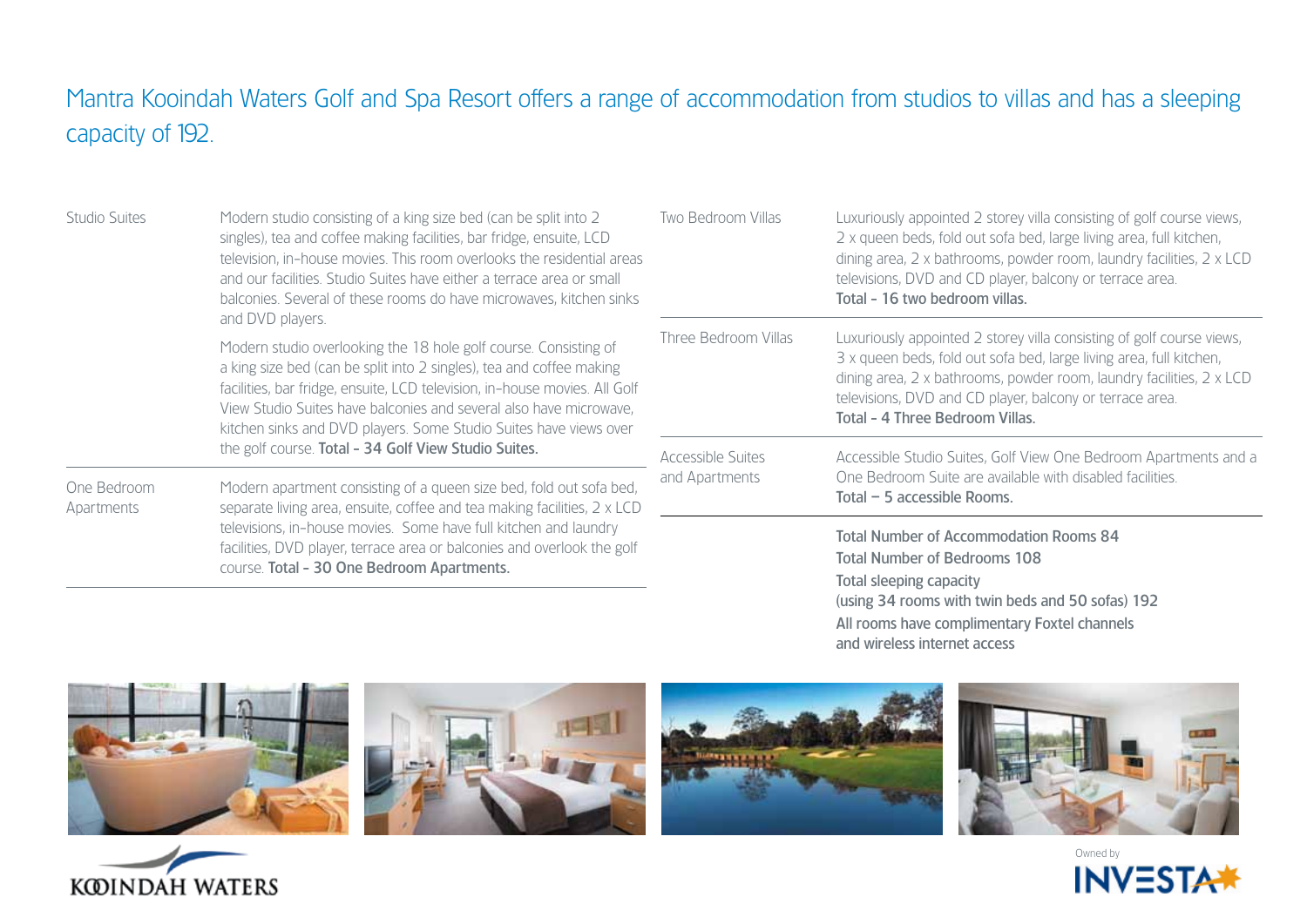# Mantra Kooindah Waters Golf and Spa Resort caters for conferences and meetings of all sizes and purposes in a premier location within easy reach of both Sydney and Newcastle.

#### Conference and meeting package inclusions consist of:

- Arrival tea/coffee
- Morning/afternoon tea
- Full Buffet Lunch or Working Lunch & Soft Drinks
- Mints, iced water, pads & pens
- Screen, white board & flip chart

## Day Delegate Package \$65.00 per person

Half Day Delegate Package \$55.00 per person 8am to 1pm or noon to 5:30pm Half Day Delegate package includes Lunch and Morning Or Afternoon Tea

## Conference Space

Your main meeting room hire is included in the conference packages listed above, based on a minimum of 25. If numbers are under 25 room hire of \$250.00 will apply.

AV requirements are available on request, price on application. In-house services include state of the art equipment:

- Drop down screens & ceiling data projector
- Zone lighting activated from the lectern
- In-house sound system & a plasma screen in one of the boardrooms
- Onsite whiteboards & flip charts





# Morning Tea

#### **Monday**

- Petite Apple Crumble
- Profiteroles with vanilla cream

#### **Tuesday**

- Lemon Meringue Pies
- Chocolate Eclair

#### **Wednesday**

- Chocolate Walnut Brownies
- Custard Fruit Tartlets

# **Thursday**

- Panforte
- Baked Ricotta Cheesecake

# Friday

- Carrot Cake
- Lamingtons

# Afternoon Tea

# **Monday**

- House-made Biscuits
- Sliced seasonal fruit platter

#### **Tuesday**

- House-made Biscuits
- Sliced seasonal fruit platter

#### **Wednesday**

- House-made Biscuits
- Sliced seasonal fruit platter

## **Thursday**

- House-made Biscuits
- Sliced seasonal fruit platter

#### **Friday**

- House-made Biscuits
- Sliced seasonal fruit platter

All breaks are served with a selection of teas, freshly brewed coffee. Morning and Afternoon Tea upgrades available from \$5.00 per person.

Menus are subject to change without notice.





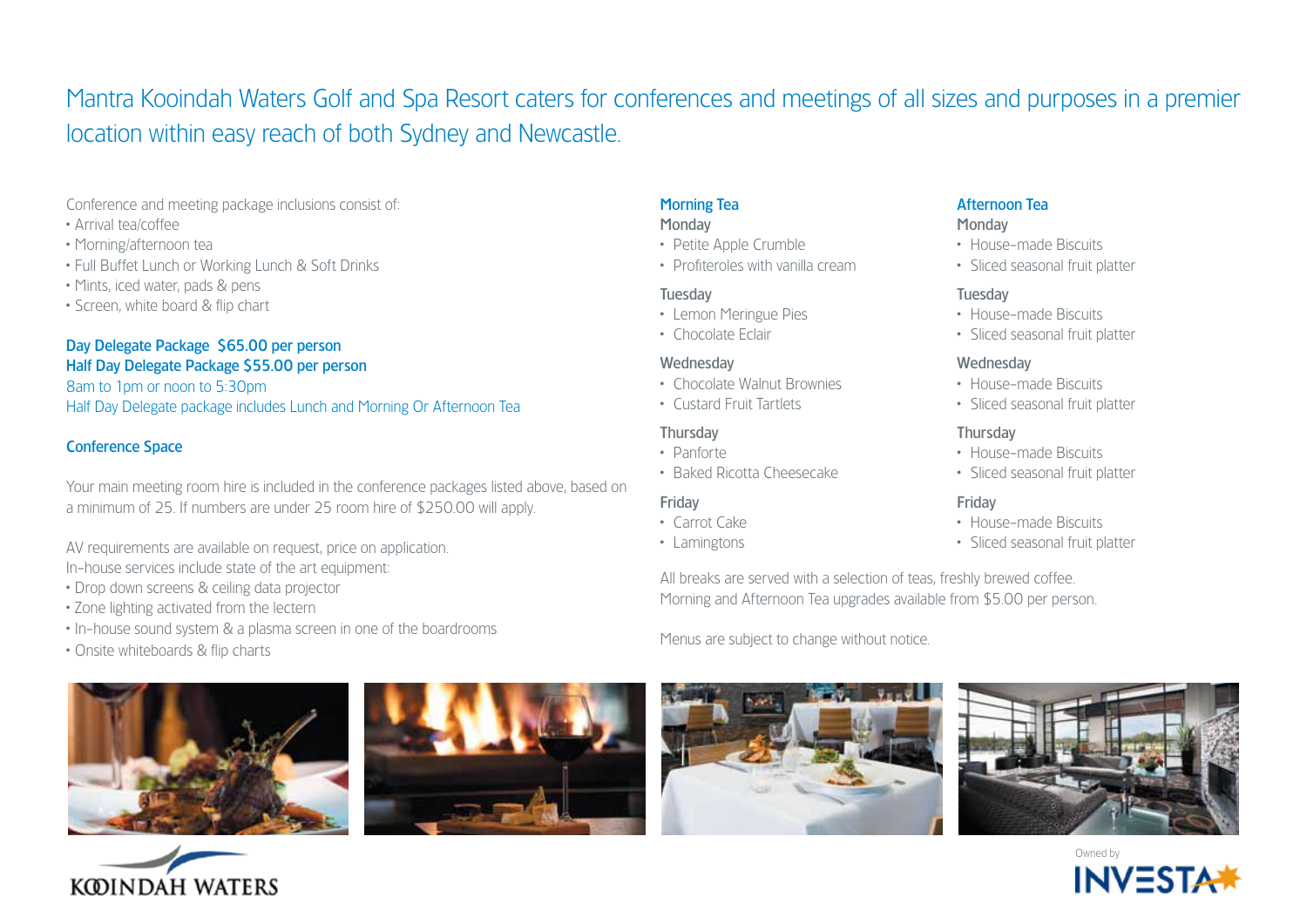#### Conference Packages

#### Lunch Options

Buffet Lunch in Karinyas Restaurant included in Delegate Package

# Monday - Australian Backyard Buffet

- Home-made Damper Loaf
- Coleslaw salad
- Roast beetroot salad with lemon dressing
- Snapper fillets in bush tomato sauce
- Lamb Shank Shepherds Pie
- Corriander & Lime marinated chicken skewers
- Potato, nutmeg & cheddar bake
- Minted peas
- Pavlova
- Sliced seasonal fruit platter

# Tuesday - Working Lunch

- A selection of baguettes, wraps and Turkish breads filled with:
- Tasmanian smoked salmon, cucumber and caper mayonnaise
- Honey glazed ham, tomato, seeded mustard & aged cheddar
- Char grilled Mediterranean vegetables and baba ganoush
- Roast chicken, bacon lardons and parmesan cheese
- Assortment of Cheesecakes and Slices
- Sliced seasonal fruit platter

# Wednesday - Spanish Fiesta

- Dinner rolls with butter
- Cous cous & mixed leaf salad
- Chorizo, fetta & chickpea salad
- Braised Pork belly with smoked paprika sauce
- Lemon, garlic & saffron marinated chicken
- Green beans with toasted almond
- Cauliflower & manchego gratin
- Capsicum Pepperonata
- Orange & almond cake
- Sliced seasonal fruit platter

#### Thursday - Italian Feast

- Garlic ciabatta breads
- Bruschetta of tomato, basil and garlic
- Salad caprese
- Rocket, parmesan & balsamic salad
- Antipasto platter
- Beef lasagne
- Prawn pasta with basil pesto
- Steamed broccoli & fennel
- Tira Misu
- Sliced seasonal fruit platter

#### Friday - French Riviera

- Crusty baguette with butter
- Nicoise salad
- Prosciutto and melon salad
- Chicken 'coq au vin' with mushroom
- Braised Beef bourguignon
- Roast chateau potatoes
- Ratatouille
- Steamed snowpeas
- Apple struedel with cinnamon sugar
- Sliced seasonal fruit platter

#### Takeaway Lunch Box \$16.00 per person served in a package to go

#### Dinner Options

available upon request

| Pre Dinner Canapés                 | \$15.00 pp |
|------------------------------------|------------|
| <b>Banquet Buffet</b>              | \$45.00 pp |
| <b>BBO</b>                         | \$55.00 pp |
| Plated 2 course Banquet \$65.00 pp |            |
| Plated 3 course Banquet \$75.00 pp |            |
| Plated 4 course Banquet \$85.00 pp |            |

A la Carte Menu available for 12 delegates or less.

#### Breakfast Packages

| Continental Breakfast        | $$15.00$ pp |
|------------------------------|-------------|
| <b>Full Buffet Breakfast</b> | \$25.00 pp  |

Menus are subject to change without notice.











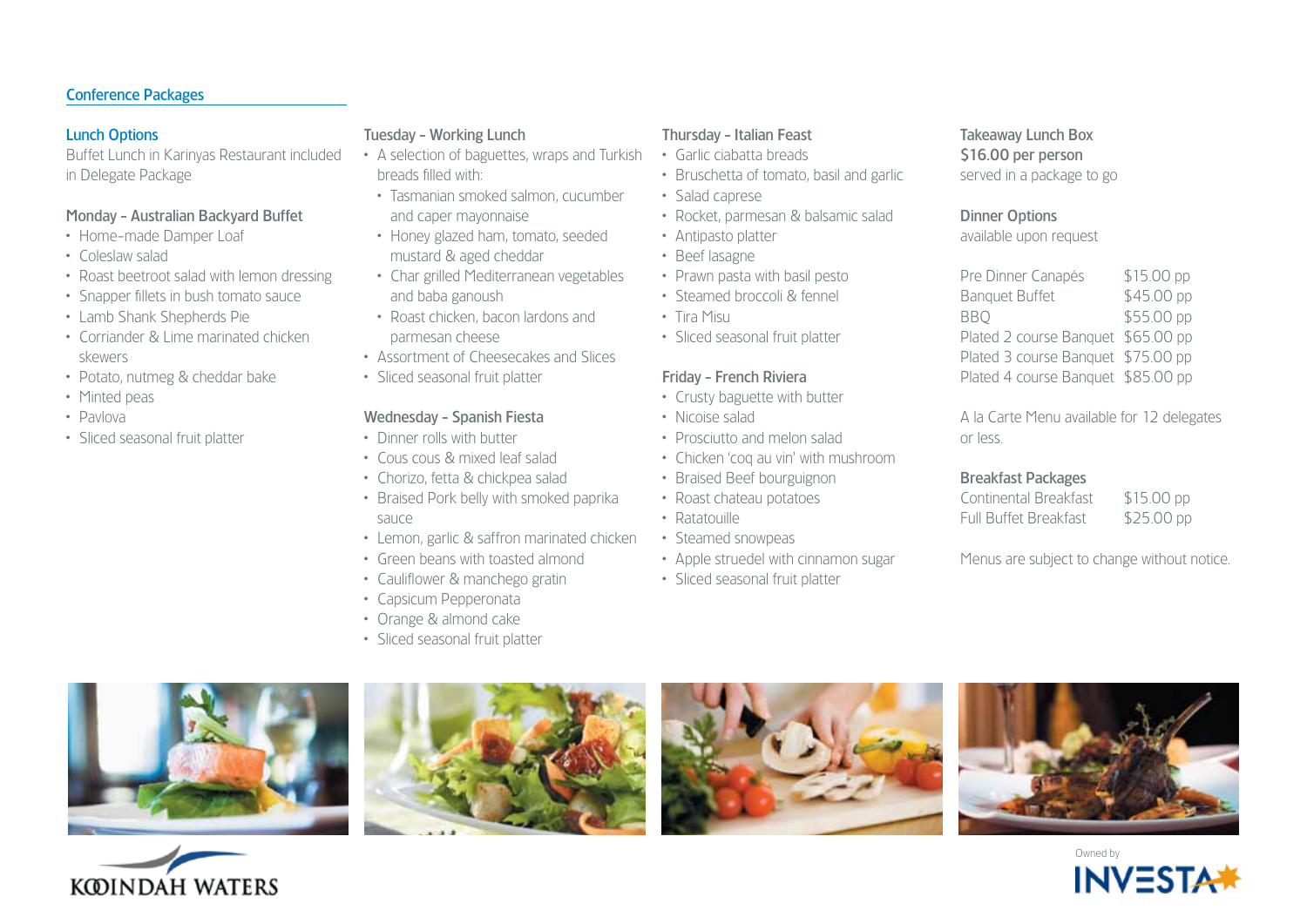# I will be refreshed and ready for anything

#### Beverage Packages

|         | <b>Standard</b> | Premium | Deluxe  |
|---------|-----------------|---------|---------|
| 1 hour  | \$18.00         | \$24.00 | \$29.00 |
| 2 hours | \$23.00         | \$29.00 | \$35.00 |
| 3 hours | \$29.00         | \$35.00 | \$41.00 |
| 4 hours | \$36.00         | \$41.00 | \$49.00 |
| 5 hours | \$44.00         | \$49.00 | \$57.00 |

#### Standard Package Inclusions

- Rothbury Estate sparkling cuvee
- Rothbury Estate sémillon sauvignon blanc
- Rothbury Estate chardonnay
- Rothbury Estate cabernet merlot
- Carlton Draught
- Victoria Bitter
- Cascade Light
- Fruit Juice
- Soft Drinks

#### Premium Package Inclusions

- Seppelt fleur de lys sparkling
- Andrew Garrett sauvignon blanc
- Lindemans chardonnay
- Lindemans reserve cabernet sauvignon
- Carlton Draught
- Victoria Bitter
- Cascade Light
- Pure Blonde
- Fruit Juice
- Soft Drinks

#### Deluxe Beverage Package Inclusions

- Andrew Garrett sparkling
- Rosemount Diamond sauvignon blanc
- Orange country Ingolby chardonnay
- Penfolds Koonunga Hill "seventy six" shiraz cabernet sauvignon
- Crown Lager
- Pure Blonde
- Carlton Draught
- Victoria Bitter
- Cascade Light
- Soft Drinks
- Fruit Juice

Mantra Kooindah Waters Golf & Spa Resort practices responsible service of alcohol. Menus are subject to change without notice.